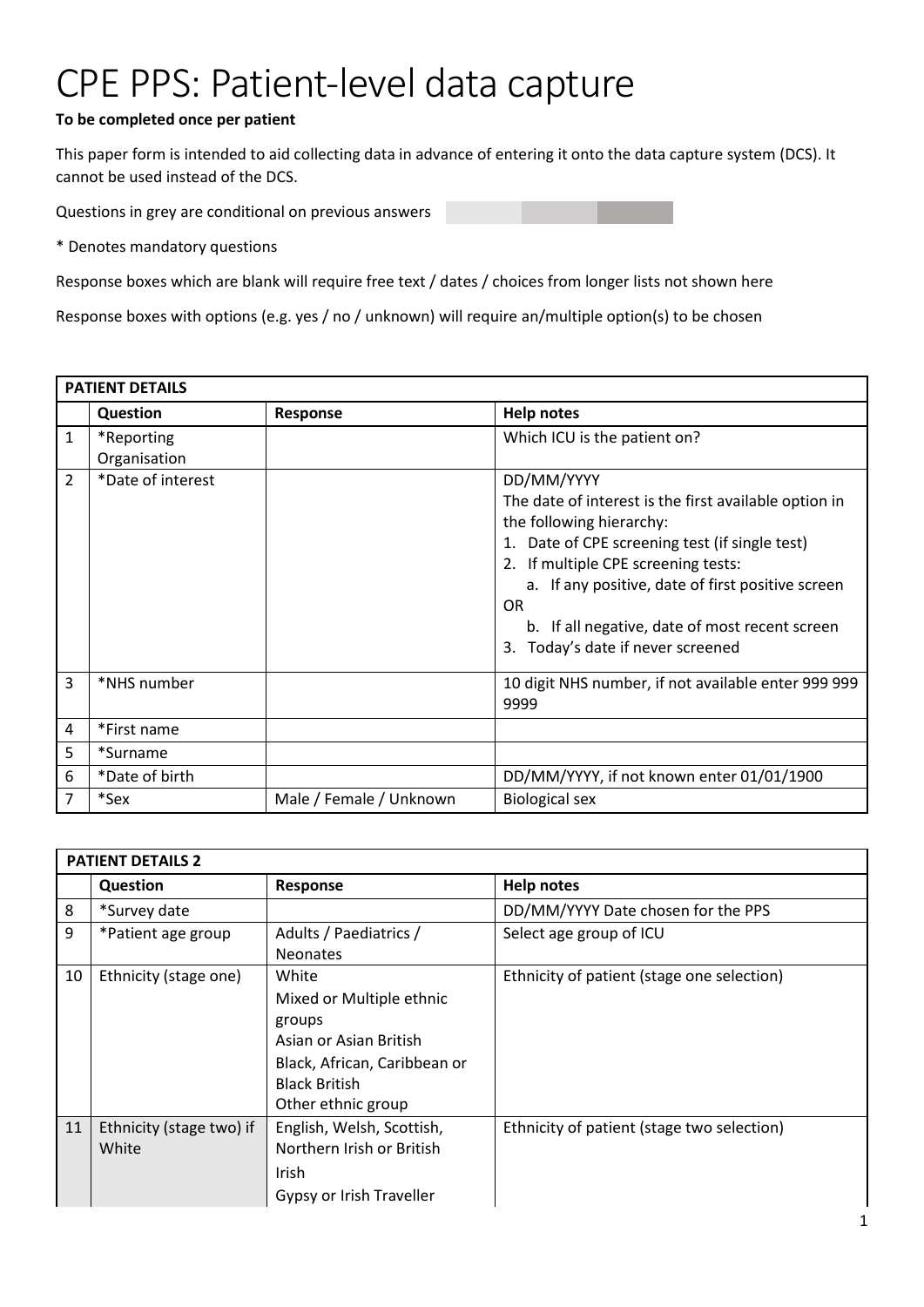|    |                                           | Any other White background  |                                                        |
|----|-------------------------------------------|-----------------------------|--------------------------------------------------------|
| 12 | Ethnicity (stage two) if                  | White and Black Caribbean   | Ethnicity of patient (stage two selection)             |
|    | Mixed or multiple                         |                             |                                                        |
|    | ethnic groups                             | White and Black African     |                                                        |
|    |                                           | White and Asian             |                                                        |
|    |                                           | Any other Mixed or Multiple |                                                        |
|    |                                           | ethnic background           |                                                        |
| 13 | Ethnicity (stage two) if                  | Indian                      | Ethnicity of patient (stage two selection)             |
|    | Asian or Asian British                    |                             |                                                        |
|    |                                           | Pakistani                   |                                                        |
|    |                                           | Bangladeshi                 |                                                        |
|    |                                           | Chinese                     |                                                        |
|    |                                           | Any other Asian background  |                                                        |
| 14 | Ethnicity (stage two) if                  | African                     | Ethnicity of patient (stage two selection)             |
|    | Black, African,<br>Caribbean or Black     |                             |                                                        |
|    | <b>British</b>                            |                             |                                                        |
|    |                                           | Caribbean                   |                                                        |
|    |                                           | Any other Black, African or |                                                        |
|    |                                           | Caribbean background        |                                                        |
| 15 | Ethnicity (stage two) if                  | Arab                        | Ethnicity of patient (stage two selection)             |
|    | other                                     |                             |                                                        |
|    | Please state other                        | Any other ethnic group      |                                                        |
| 16 | White background                          |                             | Ethnicity of patient (free text)                       |
| 17 | Please state other                        |                             | Ethnicity of patient (free text)                       |
|    | Mixed or Multiple                         |                             |                                                        |
|    | ethnic background                         |                             |                                                        |
| 18 | Please state other                        |                             | Ethnicity of patient (free text)                       |
|    | Asian background                          |                             |                                                        |
| 19 | Please state other                        |                             | Ethnicity of patient (free text)                       |
|    | Black, African or<br>Caribbean background |                             |                                                        |
| 20 | Please state other                        |                             | Ethnicity of patient (free text)                       |
|    | ethnic group                              |                             |                                                        |
| 21 | *UK resident                              | Yes / No / Unknown          | Indicate if patient normally resides in the UK. If for |
|    |                                           |                             | a neonate, please use details of mother                |
| 22 | Normal country of                         |                             | Full list of countries and territories as drop down    |
|    | residence if not UK                       |                             | options in the DCS                                     |
| 23 | Normal country of<br>residence if Other   |                             |                                                        |
| 24 |                                           |                             | Birth weight (in grams) of neonatal patients i.e.      |
|    | *Birthweight (number<br>in grams)         |                             | babies less than or equal to 28 days old OR any age    |
|    |                                           |                             | but on NICU.                                           |
| 25 | *Gestation (weeks +                       |                             | Gestation for babies aged under 1 year, format         |
|    | days)                                     |                             | $WW + D$ e.g. $35 + 4$                                 |
| 26 | *Patient category                         | <b>NHS</b>                  | Indicate patient category on admission                 |
|    |                                           | Private                     |                                                        |
|    |                                           | Diplomatic                  |                                                        |
|    |                                           | Other                       |                                                        |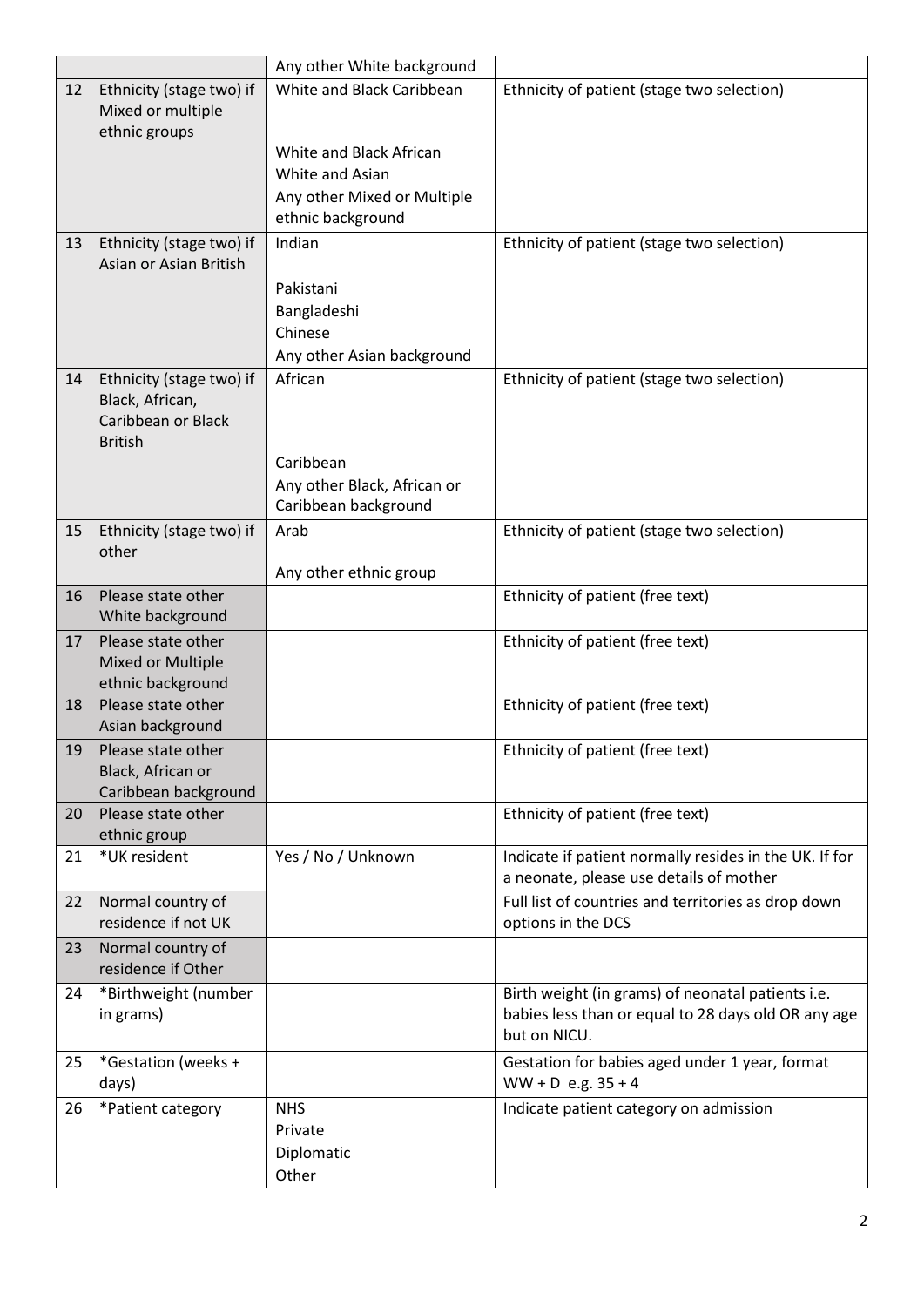|    |                                                                                      | Unknown                                                                                                                                                                                                                         |                                                              |
|----|--------------------------------------------------------------------------------------|---------------------------------------------------------------------------------------------------------------------------------------------------------------------------------------------------------------------------------|--------------------------------------------------------------|
| 27 | Other patient category                                                               |                                                                                                                                                                                                                                 | Specify patient category if "other"                          |
| 28 | *Date admitted to                                                                    |                                                                                                                                                                                                                                 | DD/MM/YYYY Date admitted to Trust, or date of                |
|    | hospital                                                                             |                                                                                                                                                                                                                                 | birth if neonate and admitted since birth                    |
| 29 | *Admitted from                                                                       | Home<br>A&E<br>International transfer<br>Nursing home<br><b>Other Trust</b><br>Non-NHS hospital<br>Non-health-related institute<br>Temporary accommodation<br>Other                                                             | Setting patient admitted from into Trust                     |
| 30 | Other admitted from                                                                  | Unknown                                                                                                                                                                                                                         | Specify if admitted from "other" location                    |
| 31 | *Date admitted to ICU                                                                |                                                                                                                                                                                                                                 | DD/MM/YYYY Date admitted to ICU                              |
| 32 | Time admitted to ICU                                                                 |                                                                                                                                                                                                                                 | HH:MM Specify time admitted to ICU                           |
| 33 | *Location admitted to                                                                | Home                                                                                                                                                                                                                            | Setting patient admitted from into ICU                       |
|    | ICU from                                                                             | A&E<br>HDU within same Trust<br>Other ward within same Trust<br>International transfer<br>Nursing home<br><b>Other Trust</b><br>Non-NHS hospital<br>Non-health-related institute<br>Temporary accommodation<br>Other<br>Unknown |                                                              |
| 34 | Other admitted from<br>(ICU)                                                         |                                                                                                                                                                                                                                 | Specify if admitted to ICU from "other" location             |
| 35 | *If admitted to ICU<br>from another ward<br>within the same Trust,<br>please specify | Adult / Paediatrics / Neonates<br>/ Other                                                                                                                                                                                       | Specify speciality patient was admitted into the<br>ICU from |
| 36 | If other, please specify                                                             |                                                                                                                                                                                                                                 | Specify other/speciality                                     |
| 37 | If adult, please specify<br>adult speciality                                         | General medical<br>General surgical<br>Speciality<br>Intensive care                                                                                                                                                             |                                                              |
| 38 | If 'Speciality', please<br>specify which adult<br>speciality                         |                                                                                                                                                                                                                                 | Specify other/speciality                                     |
| 39 | If paediatrics, please<br>specify paediatrics<br>speciality                          | Medical<br>Surgical<br>Speciality<br>Intensive care                                                                                                                                                                             |                                                              |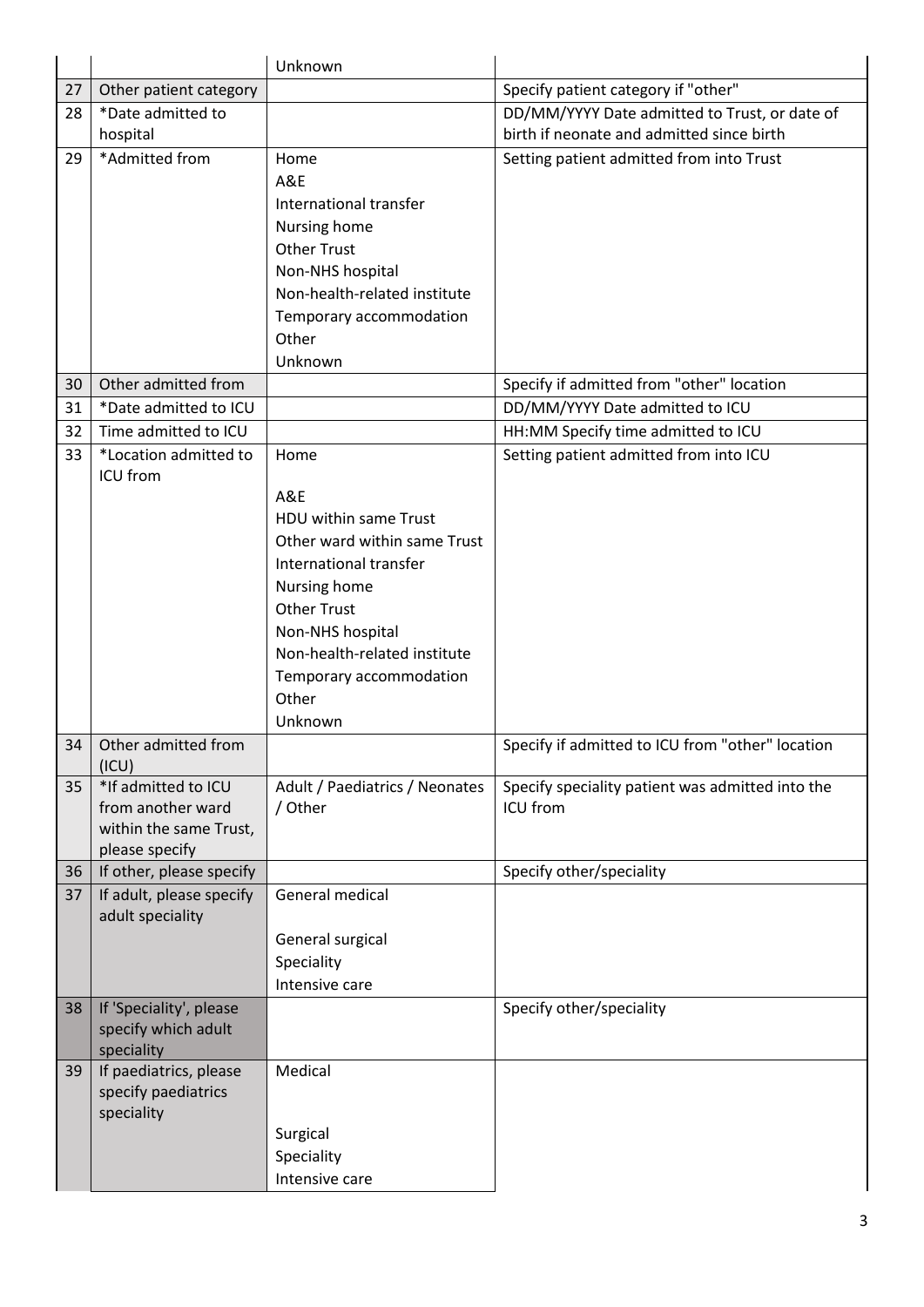| 40 | If 'Speciality', please<br>specify which<br>paediatrics speciality |                                            | Specify other/speciality                                                                                                                                               |
|----|--------------------------------------------------------------------|--------------------------------------------|------------------------------------------------------------------------------------------------------------------------------------------------------------------------|
| 41 | If neonates, please<br>specify neonates<br>speciality              | <b>NICU</b><br>Neonatal HDU<br><b>SCBU</b> |                                                                                                                                                                        |
| 42 | <b>APACHE II score</b>                                             | Integer, ranging 0 - 71                    | For adult patients only. Score measures severity of<br>disease for patients admitted to ICUs. Provide<br>score assigned to patient on admission to ICU.<br>Range 0-71. |

|    | <b>MICROBIOLOGY</b>                                                                                |                                |                                                                                                                                                                                                                                                                                             |  |
|----|----------------------------------------------------------------------------------------------------|--------------------------------|---------------------------------------------------------------------------------------------------------------------------------------------------------------------------------------------------------------------------------------------------------------------------------------------|--|
|    | Question                                                                                           | Response                       | <b>Help notes</b>                                                                                                                                                                                                                                                                           |  |
| 43 | *Was this patient tested for CPE,<br>either as screening or as part of<br>clinical investigations? | Yes / No / Unknown             | If more than one CPE<br>screening/clinical specimen<br>collected, please report for the<br>first CPE positive specimen.<br>If all CPE screening/clinical<br>specimens were negative then                                                                                                    |  |
|    |                                                                                                    |                                | please report for the most<br>recent.                                                                                                                                                                                                                                                       |  |
| 44 | *Was it a screening or clinical<br>specimen?                                                       | Screening / Clinical / Unknown | Indicate if screening specimen<br>or clinical specimen<br>If more than one CPE<br>screening/clinical specimen<br>collected, please report for the<br>first CPE positive specimen.<br>If all CPE screening/clinical<br>specimens were negative then<br>please report for the most<br>recent. |  |
| 45 | *Date CPE specimen collected                                                                       |                                | DD/MM/YYYY<br>Date specimen collected (if<br>single specimen).<br>If more than one CPE<br>screening/clinical specimen<br>collected, please provide the<br>date of the first CPE positive<br>specimen.<br>If all were negative then the<br>date of the most recent.                          |  |
| 46 | Specimen/laboratory number<br>assigned to specimen                                                 |                                | Hospital laboratory number<br>(text)                                                                                                                                                                                                                                                        |  |
| 47 | Indicate anatomical site specimen<br>collected if clinical specimen                                |                                | Full list of anatomical sites as<br>drop down options in the DCS.                                                                                                                                                                                                                           |  |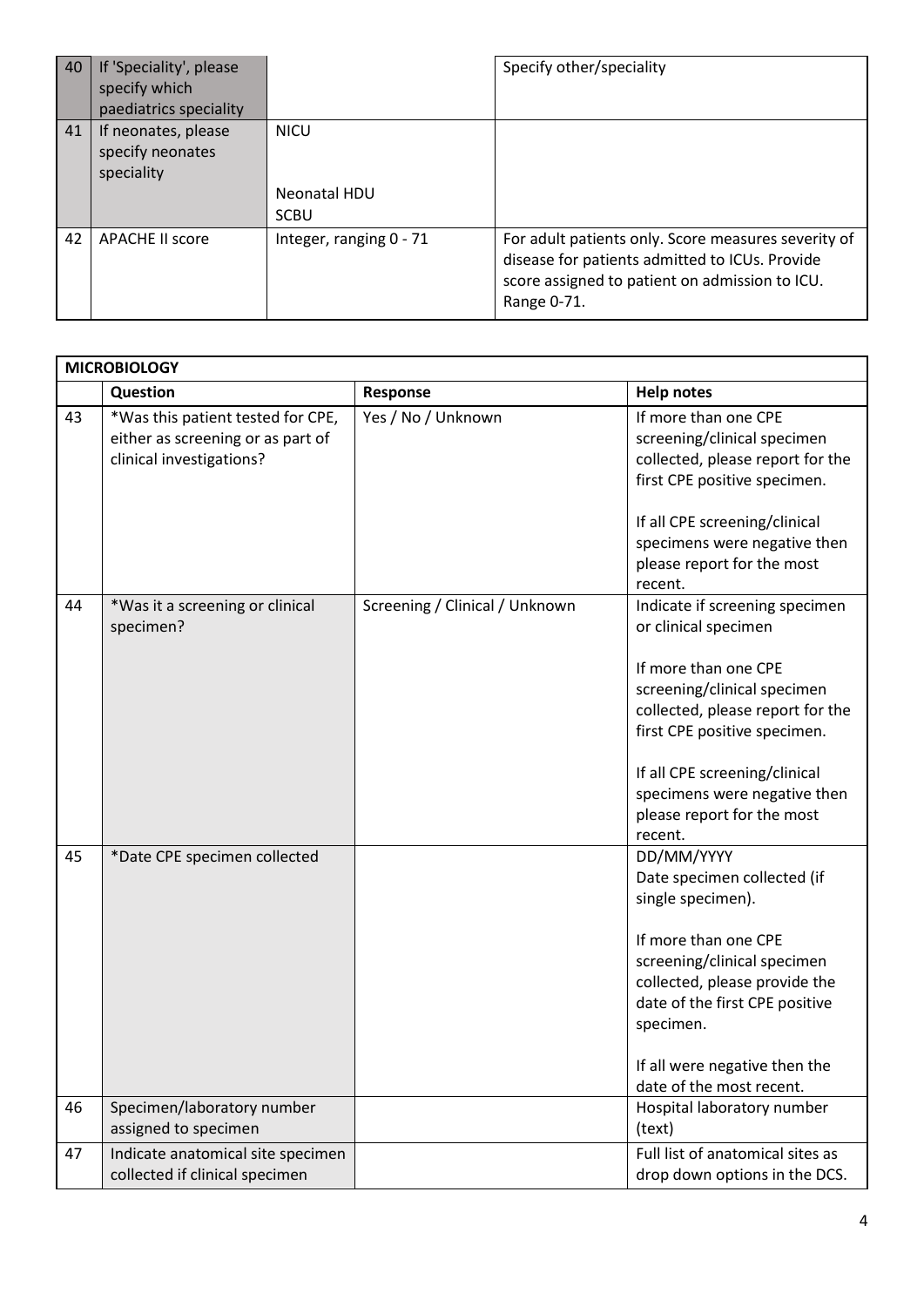| 48 | *Organism                                                                      |                                                                                            | Full list of organisms as drop<br>down options in the DCS.<br>Organism isolated associated<br>with CPE positive result. If no<br>result yet, select<br>"Unknown/result awaited". If<br>no organism isolated, select<br>"No organism isolated". |                                                                                   |
|----|--------------------------------------------------------------------------------|--------------------------------------------------------------------------------------------|------------------------------------------------------------------------------------------------------------------------------------------------------------------------------------------------------------------------------------------------|-----------------------------------------------------------------------------------|
| 49 | Does phenotypic testing indicate<br>the presence of a<br>carbapenemase?        | Yes / No / Unknown                                                                         |                                                                                                                                                                                                                                                | Indicate if phenotypic testing<br>indicates presence of a<br>carbapenemase        |
| 50 | Indicate which carbapenemase<br>family was detected (select all<br>that apply) | OXA-48<br><b>IMP</b><br><b>VIM</b><br><b>NDM</b><br><b>KPC</b><br>Unknown<br>Other<br>None |                                                                                                                                                                                                                                                | Indicate which<br>carbapenemase family<br>was detected (select all<br>that apply) |
| 51 | If other, specify other<br>carbapenemase family                                |                                                                                            |                                                                                                                                                                                                                                                |                                                                                   |

|    | <b>CPE SCREENING</b>                    |                    |                                                                                                                                                                                |  |  |
|----|-----------------------------------------|--------------------|--------------------------------------------------------------------------------------------------------------------------------------------------------------------------------|--|--|
|    | Question                                | Response           | <b>Help notes</b>                                                                                                                                                              |  |  |
| 52 | *CPE on admission to Trust              | Yes-colonised      | Was the patient known<br>to be CPE positive on<br>admission to Trust                                                                                                           |  |  |
|    |                                         | Yes - infected     |                                                                                                                                                                                |  |  |
|    |                                         | No                 |                                                                                                                                                                                |  |  |
|    |                                         | Unknown            |                                                                                                                                                                                |  |  |
| 53 | *CPE screening on admission to<br>Trust | Yes / No / Unknown | Found to be CPE positive<br>on admission to Trust.<br>"Yes" if screening<br>specimen positive, "no" if<br>screening specimen<br>negative, "unknown" if<br>no screen performed. |  |  |
| 54 | *CPE on admission to ICU                | Yes / No / Unknown | Known to be CPE positive<br>on this admission to ICU<br>i.e.<br>communicated/identified<br>at time of admission.                                                               |  |  |
| 55 | *ICU screen required                    | Yes / No / Unknown | Did patient meet<br>requirement to be<br>screened for CPE on ICU<br>in accordance with your<br>policy?                                                                         |  |  |
| 56 | *ICU admission screen                   | Yes / No / Unknown | Was patient screened for<br>CPE on this admission to<br>ICU?                                                                                                                   |  |  |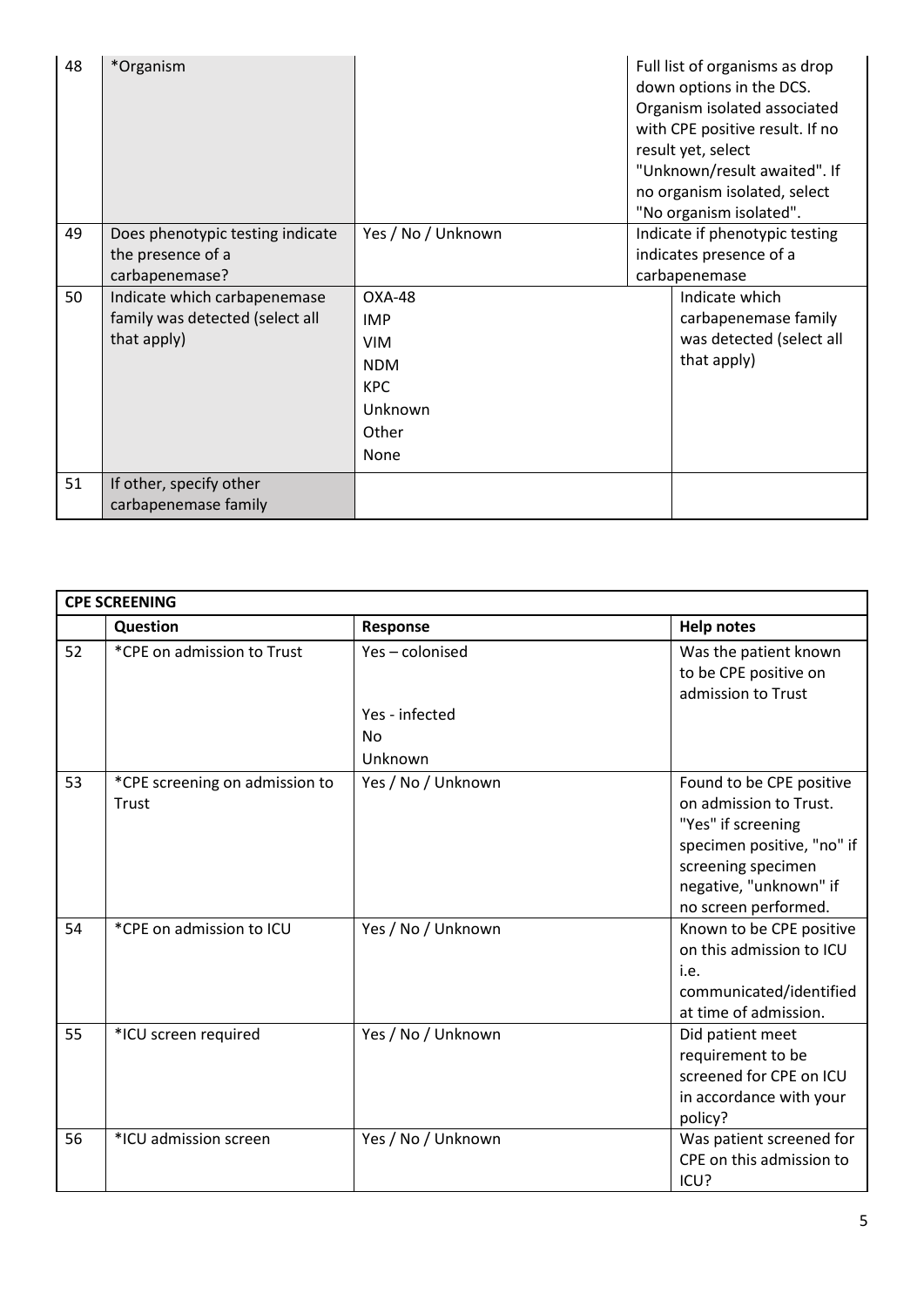| 57 | *ICU admission screen date          |                               | DD/MM/YYYY Date             |
|----|-------------------------------------|-------------------------------|-----------------------------|
|    |                                     |                               | admission screen was        |
|    |                                     |                               | taken on ICU                |
| 58 | *Result of ICU admission screen     | Positive / Negative / Unknown | Indicate result from ICU    |
|    |                                     |                               | <b>CPE</b> admission screen |
| 59 | *Previous CPE                       | Yes-colonised                 | Indicate if patient known   |
|    |                                     |                               | to be CPE                   |
|    |                                     |                               | colonised/infected in 12    |
|    |                                     |                               | months prior to first day   |
|    |                                     |                               | of survey                   |
|    |                                     | Yes - infected                |                             |
|    |                                     | No                            |                             |
|    |                                     | Unknown                       |                             |
| 60 | If previous history of CPE, specify |                               | DD/MM/YYYY Provide          |
|    | date of most recent positive        |                               | date of most recent CPE     |
|    | result.                             |                               | positive result (prior to   |
|    |                                     |                               | ICU admission screen, if    |
|    |                                     |                               | taken)                      |
| 61 | Previous contact with CPE           | Yes / No / Unknown            | Indicate if in contact with |
|    |                                     |                               | known CPE case during       |
|    |                                     |                               | this admission              |

| <b>HEALTHCARE EXPOSURES</b> |                                                           |                    |                                                                                                                                                                   |
|-----------------------------|-----------------------------------------------------------|--------------------|-------------------------------------------------------------------------------------------------------------------------------------------------------------------|
|                             | Question                                                  | Response           | <b>Help notes</b>                                                                                                                                                 |
| 62                          | *UK non-NHS hospital admission<br>in previous 12 months   | Yes / No / Unknown | Any hospital admissions<br>in the UK to non-NHS<br>hospitals in the previous<br>12 months                                                                         |
| 63                          | If yes, specify UK non-NHS<br>hospital admission          |                    | Provide name(s) of UK<br>non-NHS hospitals<br>admitted to in previous<br>12 months (text)                                                                         |
| 64                          | *Healthcare overseas in previous<br>12 months             | Yes / No / Unknown | Any hospital admissions<br>overseas in 12 months<br>prior to admission to the<br>trust                                                                            |
| 65                          | If yes, specify where healthcare<br>was received overseas |                    | List countries where<br>overseas healthcare<br>received in previous 12<br>months. Full list of<br>countries and territories<br>as drop down options in<br>the DCS |
| 66                          | *Healthcare worker                                        | Yes / No / Unknown | Is the patient a<br>healthcare worker?<br>Includes working in<br>hospitals, care/nursing<br>homes, hospices                                                       |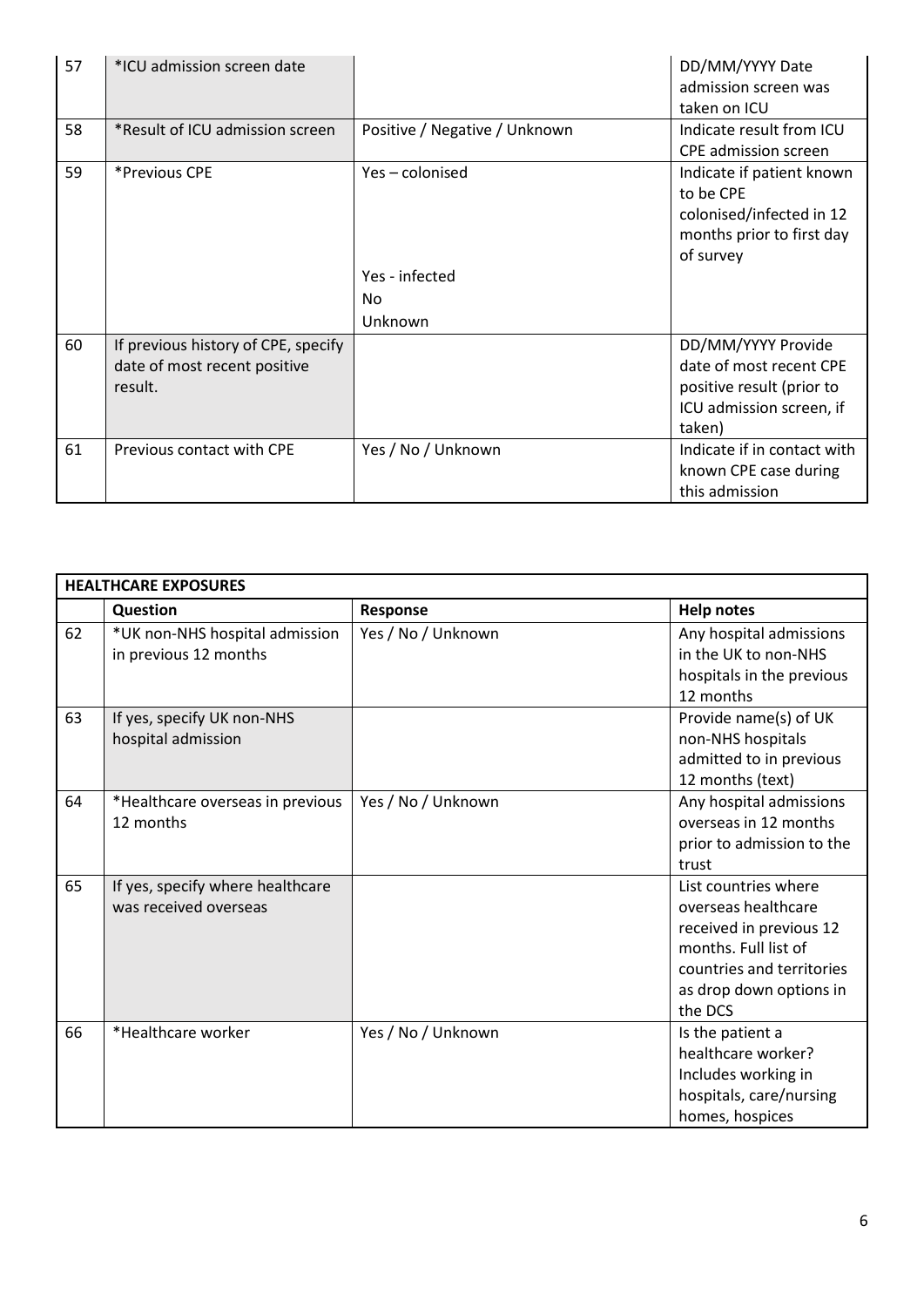| <b>TRAVEL EXPOSURES</b> |                                                             |                    |                                                                                                                                                            |  |
|-------------------------|-------------------------------------------------------------|--------------------|------------------------------------------------------------------------------------------------------------------------------------------------------------|--|
|                         | Question                                                    | Response           | <b>Help notes</b>                                                                                                                                          |  |
| 67                      | *Overseas travel in previous 12<br>months (if known)        | Yes / No / Unknown | Any overseas travel in 12<br>months prior to<br>admission to Trust                                                                                         |  |
| 68                      | *If yes, specify overseas travel<br>(select all that apply) |                    | List countries travelled to<br>in previous 12 months.<br>Full list of countries and<br>territories as drop down<br>options in the DCS                      |  |
| 69                      | Family travel                                               | Yes / No / Unknown | Have any family<br>members within the<br>same household as<br>patient travel in the<br>previous 12 months                                                  |  |
| 70                      | If yes, specify family travel<br>(select all that apply)    |                    | List countries where<br>family members travelled<br>in previous 12 months.<br>Full list of countries and<br>territories as drop down<br>options in the DCS |  |

|    | <b>INTERVENTIONS</b>                                                                                                 |                    |                                                                                                                                                                                                                                                                                                                                                                                               |  |  |
|----|----------------------------------------------------------------------------------------------------------------------|--------------------|-----------------------------------------------------------------------------------------------------------------------------------------------------------------------------------------------------------------------------------------------------------------------------------------------------------------------------------------------------------------------------------------------|--|--|
|    | Question                                                                                                             | Response           | <b>Help notes</b>                                                                                                                                                                                                                                                                                                                                                                             |  |  |
| 71 | *Has the patient undergone<br>major surgery since admission<br>to the Trust, on or prior to the<br>date of interest? | Yes / No / Unknown | Indicate if patient has had<br>major surgery during this<br>current admission to Trust.<br>Surgery is defined as a<br>procedure where an<br>incision is made (not just a<br>needle puncture), with<br>breach of mucosa and/or<br>skin (not necessarily in an<br>operating theatre). If the<br>patient has had more than<br>one surgery since<br>admission, report the most<br>recent surgery. |  |  |
| 72 | *If yes, surgery date                                                                                                |                    | DD/MM/YYYY date of<br>surgery                                                                                                                                                                                                                                                                                                                                                                 |  |  |
| 73 | If yes, surgery type                                                                                                 |                    | If yes, indicate broad<br>specialty. e.g.<br>cardiothoracic, urology,<br>vascular (text)                                                                                                                                                                                                                                                                                                      |  |  |
| 74 | *Has the patient undergone<br>endoscopy since admission to<br>the Trust, on or prior to the date<br>of interest?     | Yes / No / Unknown | Has the patient undergone<br>endoscopy during this<br>admission, prior to date of<br>interest                                                                                                                                                                                                                                                                                                 |  |  |
| 75 | *If yes, endoscopy date                                                                                              |                    | DD/MM/YYYY date of most<br>recent endoscopy                                                                                                                                                                                                                                                                                                                                                   |  |  |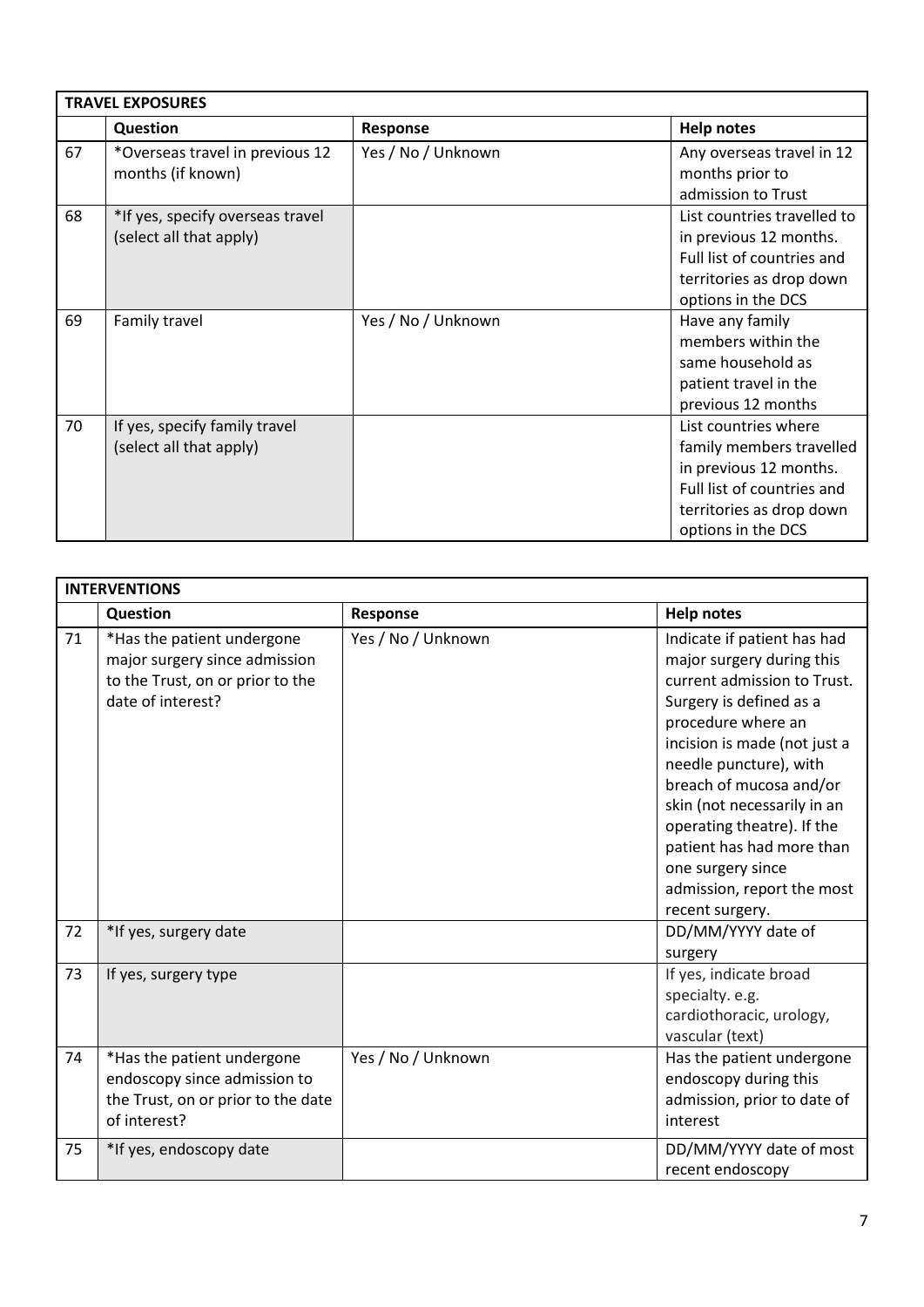| 76 | If yes, endoscopy type             | Colonoscopy                         | If yes, specify type of<br>endoscopy                         |
|----|------------------------------------|-------------------------------------|--------------------------------------------------------------|
|    |                                    | Sigmoidoscopy                       |                                                              |
|    |                                    | Upper endoscopy/                    |                                                              |
|    |                                    | Esophagogastroduodenoscopy (EGD)    |                                                              |
|    |                                    | Endoscopic retrograde               |                                                              |
|    |                                    | cholangiopancreatography (ERCP)     |                                                              |
|    |                                    | Percutaneous endoscopic gastrostomy |                                                              |
|    |                                    | (PEG)                               |                                                              |
|    |                                    | Other                               |                                                              |
| 77 | If other, specify endoscopy type   |                                     | Text                                                         |
| 78 | *Is the patient currently          | Yes / No / Unknown                  | Is the patient currently                                     |
|    | receiving chemotherapy?            |                                     | receiving chemotherapy for                                   |
|    |                                    |                                     | cancer treatment, or                                         |
|    |                                    |                                     | received chemotherapy in                                     |
|    |                                    |                                     | the four weeks prior to the                                  |
|    |                                    |                                     | date of interest                                             |
| 79 | If yes, specify chemotherapy       |                                     | If receiving chemotherapy,                                   |
|    | indication (select all that apply) |                                     | specify cancer treatment<br>site. Full list of               |
|    |                                    |                                     | sites/indications for                                        |
|    |                                    |                                     | chemotherapy (including                                      |
|    |                                    |                                     | 'other') as drop down                                        |
|    |                                    |                                     | options on the DCS                                           |
| 80 | If other, specifiy chemotherapy    |                                     | Text                                                         |
|    | indication                         |                                     |                                                              |
| 81 | *Is the patient currently          | Yes / No / Unknown                  | Receiving regular renal                                      |
|    | receiving renal haemodialysis?     |                                     | haemodialysis or received                                    |
|    |                                    |                                     | haemodialysis in the four                                    |
|    |                                    |                                     | weeks prior to the date of                                   |
| 82 | *Is there at least one CVC in situ |                                     | interest                                                     |
|    | on date of interest?               | Yes / No / Unknown                  | Indicate if the patient had a<br>CVC in place at the date of |
|    |                                    |                                     | interest. See "Patient                                       |
|    |                                    |                                     | Details" tab for the date of                                 |
|    |                                    |                                     | interest entered.                                            |
| 83 | If yes, CVC date                   |                                     | DD/MM/YYYY date of                                           |
|    |                                    |                                     | insertion. If multiple, select                               |
|    |                                    |                                     | the insertion date of the                                    |
|    |                                    |                                     | CVC which has been in situ                                   |
|    |                                    |                                     | the longest.                                                 |
| 84 | *If no, was a CVC in situ the day  | Yes / No / Unknown                  | If no, indicate if the patient                               |
|    | before the date of interest?       |                                     | had a CVC in place in the 48                                 |
|    |                                    |                                     | hours before the date of                                     |
|    |                                    |                                     | interest. If time is                                         |
|    |                                    |                                     | unavailable, only assess                                     |
|    |                                    |                                     | one calendar day prior to                                    |
|    |                                    |                                     | the date of interest, so that                                |
|    |                                    |                                     | the 48 hour window is not<br>exceeded. See "Patient          |
|    |                                    |                                     | Details" tab for the date of                                 |
|    |                                    |                                     | interest entered.                                            |
|    |                                    |                                     |                                                              |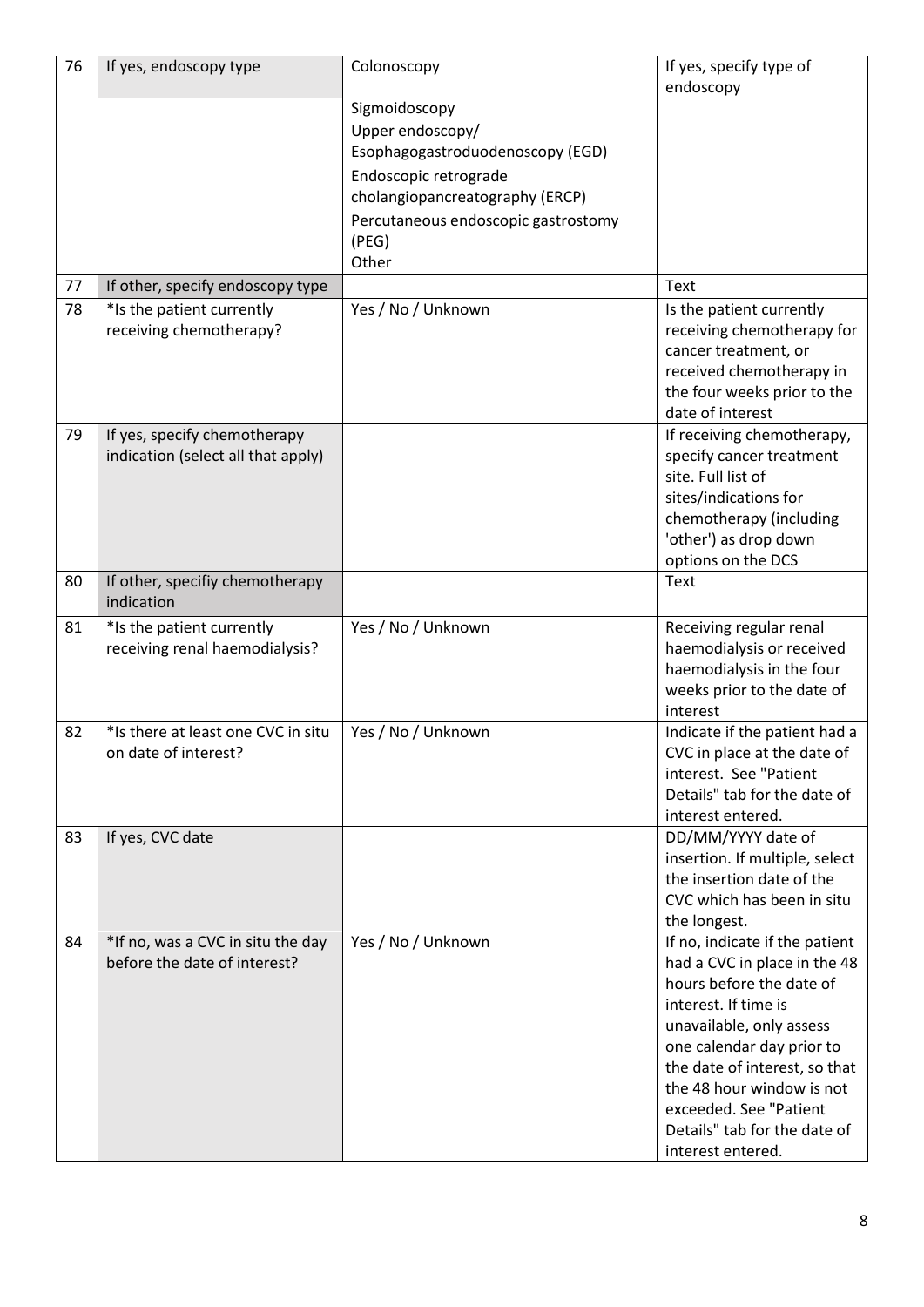| 85 | Is there at least one PVC in situ<br>on date of interest?                                     | Yes / No / Unknown | Indicate if the patient had a<br>PVC in place at the date of<br>interest. See "Patient<br>Details" tab for the date of<br>interest entered.                                                                                                                                                                                              |
|----|-----------------------------------------------------------------------------------------------|--------------------|------------------------------------------------------------------------------------------------------------------------------------------------------------------------------------------------------------------------------------------------------------------------------------------------------------------------------------------|
| 86 | If yes, PVC date                                                                              |                    | DD/MM/YYYY date of<br>insertion. If multiple, select<br>the insertion date of the<br>PVC which has been in situ<br>the longest.                                                                                                                                                                                                          |
| 87 | If no, was a PVC in situ the day<br>before the date of interest?                              | Yes / No / Unknown | If no, indicate if the patient<br>had a PVC in place in the 48<br>hours before the date of<br>interest. If time is<br>unavailable, only assess<br>one calendar day prior to<br>the date of interest, so that<br>the 48 hour window is not<br>exceeded. See "Patient<br>Details" tab for the date of<br>interest entered.                 |
| 88 | Is there a urinary catheter in situ<br>on the date of interest?                               | Yes / No / Unknown | Indicate if the patient had a<br>urinary catheter in place at<br>the date of interest. See<br>"Patient Details" tab for the<br>date of interest entered.                                                                                                                                                                                 |
| 89 | If yes, urinary catheter date                                                                 |                    | DD/MM/YYYY date of<br>insertion                                                                                                                                                                                                                                                                                                          |
| 90 | If no, was a urinary catheter in<br>situ the day before the date of<br>interest?              | Yes / No / Unknown | If no, indicate if the patient<br>had a urinary catheter in<br>place in the 48 hours<br>before the date of interest.<br>If time is unavailable, only<br>assess one calendar day<br>prior to the date of<br>interest, so that the 48<br>hour window is not<br>exceeded. See "Patient<br>Details" tab for the date of<br>interest entered. |
| 91 | *Is the patient under intubation<br>(with or without ventilation) on<br>the date of interest? | Yes / No / Unknown | Indicate if the patient was<br>under intubation with or<br>without ventilation<br>(endotracheal/nasotracheal<br>tube or tracheostomy) at<br>the date of interest. See<br>"Patient Details" tab for the<br>date of interest entered.                                                                                                      |
| 92 | If yes, intubation date                                                                       |                    | DD/MM/YYYY date of<br>insertion                                                                                                                                                                                                                                                                                                          |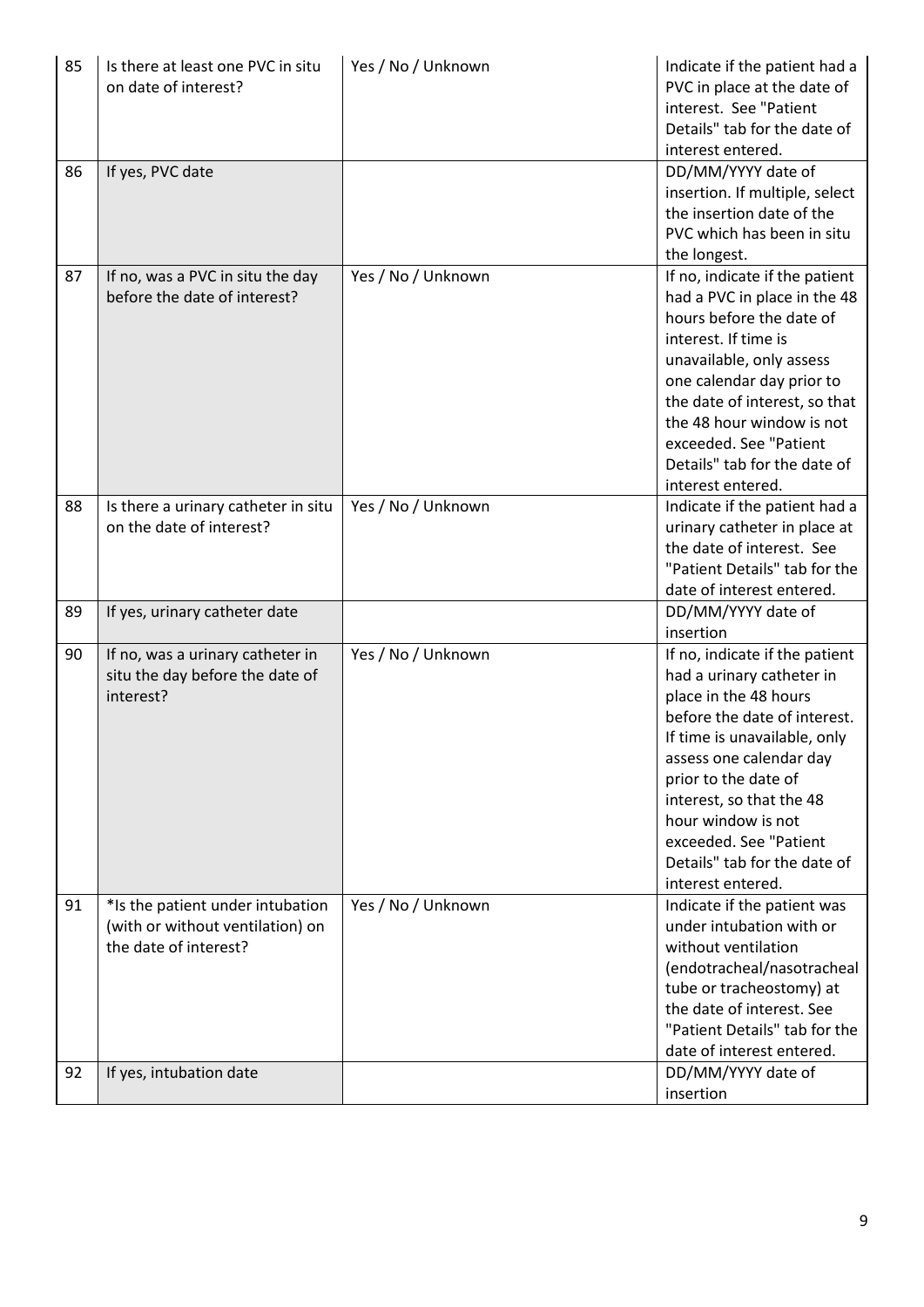| 93 | *If no, was the patient under<br>intubation (with or without<br>ventilation) the day before the<br>date of interest? | Yes / No / Unknown | If no, indicate if the patient<br>was intubated in the 48<br>hours before the date of<br>interest. If time is<br>unavailable, only assess<br>one calendar day prior to<br>the date of interest, so that<br>the 48 hour window is not<br>exceeded. See "Patient<br>Details" tab for the date of<br>interest entered.       |
|----|----------------------------------------------------------------------------------------------------------------------|--------------------|---------------------------------------------------------------------------------------------------------------------------------------------------------------------------------------------------------------------------------------------------------------------------------------------------------------------------|
| 94 | Does the patient have a<br>nasogastric tube on the date of<br>interest?                                              | Yes / No / Unknown | Indicate if the patient had<br>an NGT in place at the date<br>of interest. See "Patient<br>Details" tab for the date of<br>interest entered.                                                                                                                                                                              |
| 95 | If yes, nasogastric tube date                                                                                        |                    | DD/MM/YYYY date of<br>insertion                                                                                                                                                                                                                                                                                           |
| 96 | If no, did the patient have a<br>nasogastric tube in the day<br>before the date of interest?                         | Yes / No / Unknown | If no, indicate if the patient<br>had an NGT in place in the<br>48 hours before the date of<br>interest. If time is<br>unavailable, only assess<br>one calendar day prior to<br>the date of interest, so that<br>the 48 hour window is not<br>exceeded. See "Patient<br>Details" tab for the date of<br>interest entered. |

| <b>ANTIMICROBIALS (1)</b> |                                                                                              |                    |                                                                                                                                                                             |  |  |
|---------------------------|----------------------------------------------------------------------------------------------|--------------------|-----------------------------------------------------------------------------------------------------------------------------------------------------------------------------|--|--|
|                           | Question                                                                                     | Response           | <b>Help notes</b>                                                                                                                                                           |  |  |
| 97                        | *Has the patient received<br>carbapenems in the four weeks<br>prior to the date of interest? | Yes / No / Unknown | Indicate if the patient<br>received carbapenems in<br>the four weeks prior to<br>the date of interest. See<br>"Patient Details" tab for<br>the date of interest<br>entered. |  |  |
| 98                        | If yes, specify which<br>carbapenems (name all that<br>apply)                                |                    | Indicate which<br>carbapenems the patient<br>received. Full list of<br>carbapenems as drop<br>down options in the DCS<br>(see appendix)                                     |  |  |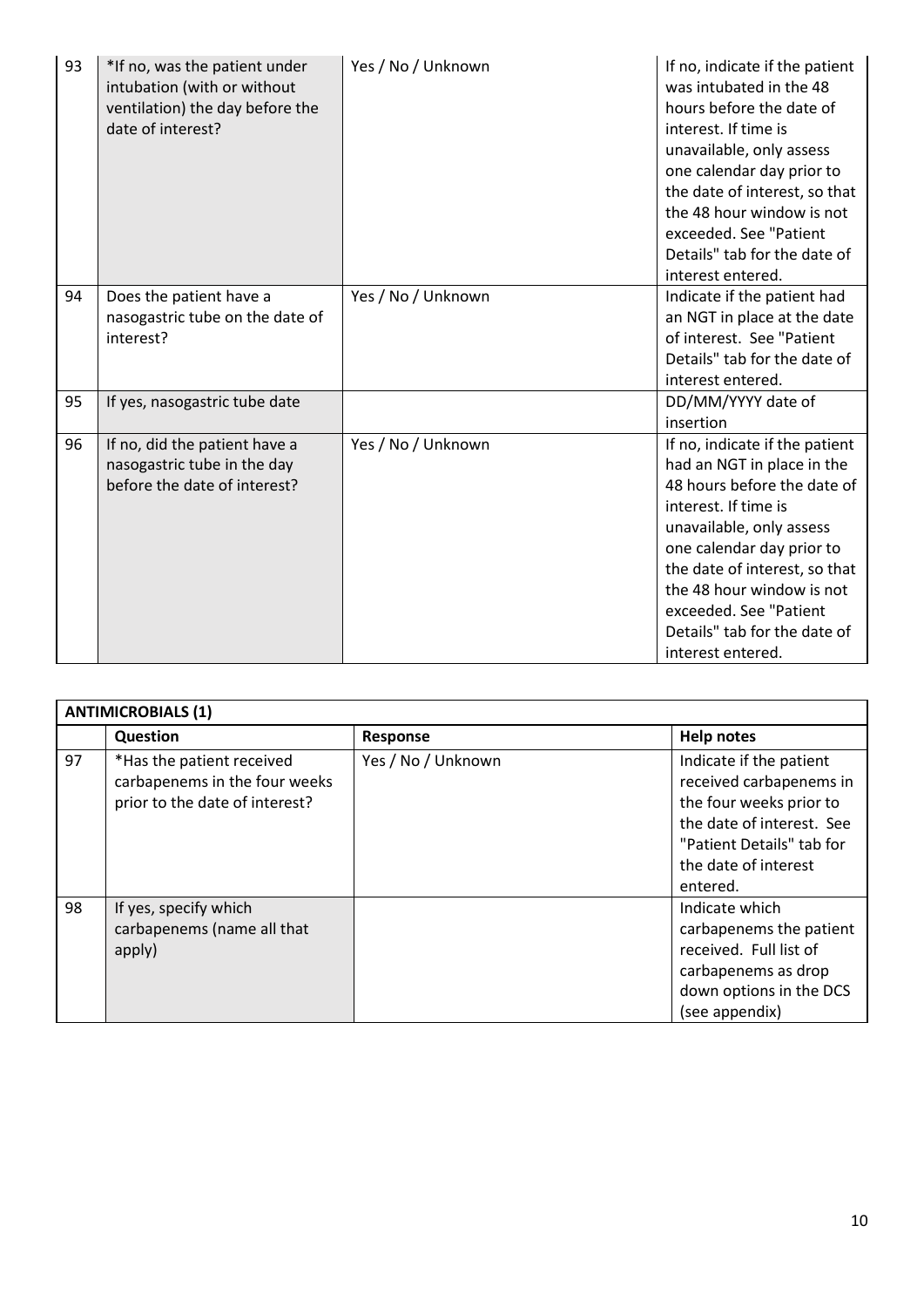| 99  | *Has the patient received<br>carbapenems in the one year<br>prior to the date of interest, but<br>not in the four weeks prior?                      | Yes / No / Unknown | Indicate if the patient<br>received carbapenems in<br>the one year prior to the<br>date of interest, but not<br>in the four weeks prior.<br>to the date of interest.<br>See "Patient Details" tab<br>for the date of interest<br>entered.                     |
|-----|-----------------------------------------------------------------------------------------------------------------------------------------------------|--------------------|---------------------------------------------------------------------------------------------------------------------------------------------------------------------------------------------------------------------------------------------------------------|
| 100 | If yes, specify which<br>carbapenems (name all that<br>apply)                                                                                       |                    | Indicate which<br>carbapenems the patient<br>received. Full list of<br>carbapenems as drop<br>down options in the DCS<br>(see appendix)                                                                                                                       |
| 101 | *Has the patient received 3rd<br>generation cephalosporins in the<br>four weeks prior to the date of<br>interest?                                   | Yes / No / Unknown | Indicate if the patient<br>received 3rd generation<br>cephalosporins in the<br>four weeks prior to date<br>of interest. See "Patient<br>Details" tab for the date<br>of interest entered.                                                                     |
| 102 | If yes, specify which 3rd<br>generation cephalosporins<br>(name all that apply)                                                                     |                    | Indicate which 3rd<br>generation<br>cephalosporins the<br>patient received. Full list<br>of 3rd generation<br>cephalosporins as drop<br>down options in the DCS<br>(see appendix)                                                                             |
| 103 | *Has the patient received 3rd<br>generation cephalosporins in the<br>one year prior to the date of<br>interest, but not in the four<br>weeks prior? | Yes / No / Unknown | Indicate if the patient<br>received 3rd generation<br>cephalosporins in the<br>one year prior to the<br>date of interest, but not<br>in the four weeks prior to<br>the date of interest. See<br>"Patient Details" tab for<br>the date of interest<br>entered. |
| 104 | If yes, specify which 3rd<br>generation cephalosporins<br>(name all that apply)                                                                     |                    | Indicate which 3rd<br>generation<br>cephalosporins the<br>patient received. Full list<br>of 3rd generation<br>cephalosporins as drop<br>down options in the DCS<br>(see appendix)                                                                             |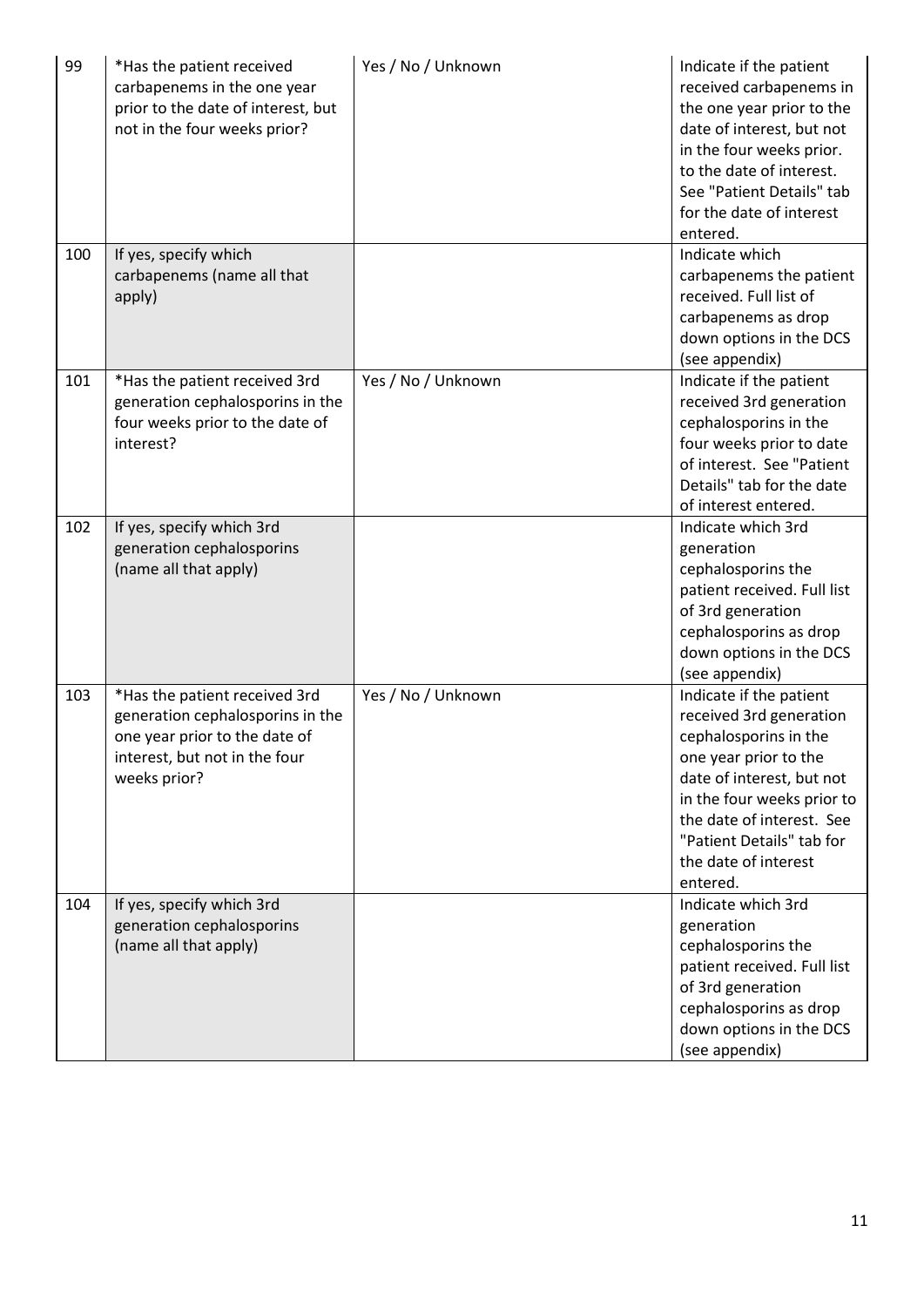| 105 | *Antimicrobials prescribed and<br>taken on the date of interest                       | Yes / No / Unknown | Indicate if the patient has<br>received at least one<br>systemic antimicrobial on<br>the date of interest<br>(given or planned<br>treatment, including<br>intermittent treatments,<br>e.g. alternate day or<br>medical prophylaxis). For<br>surgical prophylaxis,<br>check whether any<br>surgical prophylaxis was<br>given in the 24 hours<br>before 8 a.m. on the day<br>of the survey. If "yes",<br>collect antibiotic data.<br>See "Patient Details" tab<br>for the date of interest |
|-----|---------------------------------------------------------------------------------------|--------------------|------------------------------------------------------------------------------------------------------------------------------------------------------------------------------------------------------------------------------------------------------------------------------------------------------------------------------------------------------------------------------------------------------------------------------------------------------------------------------------------|
|     |                                                                                       |                    | entered for the patient.                                                                                                                                                                                                                                                                                                                                                                                                                                                                 |
| 106 | *If yes, select the number of<br>antimicrobials taken (1-5) and go<br>to question 107 |                    | Indicate how many<br>antimicrobials (up to five)<br>were prescribed and<br>taken on the date of<br>interest. Please see<br>"Patient Details" tab for<br>the date of interest<br>entered for the patient.                                                                                                                                                                                                                                                                                 |
|     | If no, go to question 112                                                             |                    |                                                                                                                                                                                                                                                                                                                                                                                                                                                                                          |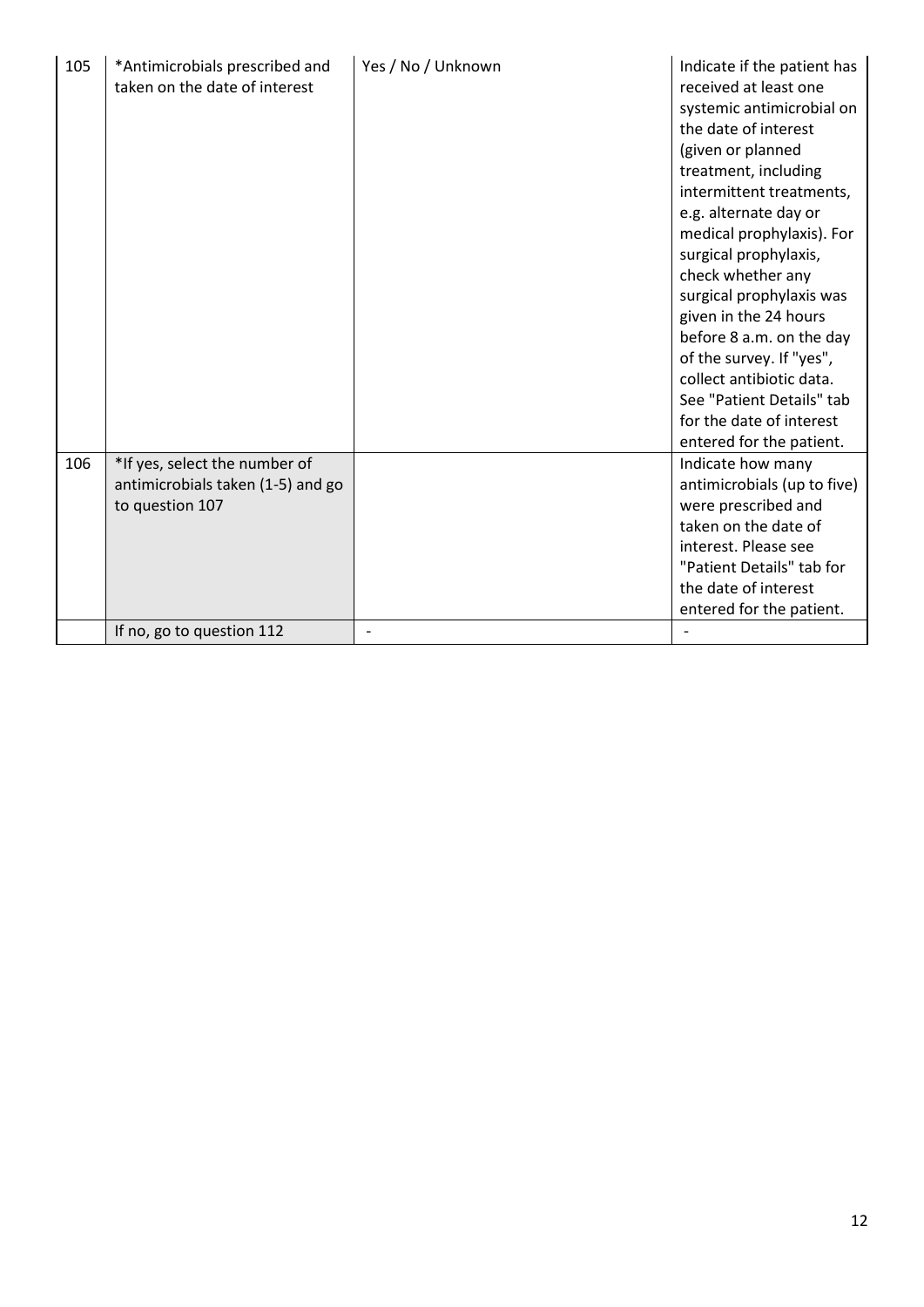|     | <b>ANTIMICROBIALS (2)</b>                                                                                      |                                                                                                                                                                                                                     |                                                                                                                                                                                                                     |                                                                                                                                                                                                                     |                                                                                                                                                                                                                     |                                                                                                                                                                                                                     |                                                                                                                                                                                                                                                                                                                                                                                                      |
|-----|----------------------------------------------------------------------------------------------------------------|---------------------------------------------------------------------------------------------------------------------------------------------------------------------------------------------------------------------|---------------------------------------------------------------------------------------------------------------------------------------------------------------------------------------------------------------------|---------------------------------------------------------------------------------------------------------------------------------------------------------------------------------------------------------------------|---------------------------------------------------------------------------------------------------------------------------------------------------------------------------------------------------------------------|---------------------------------------------------------------------------------------------------------------------------------------------------------------------------------------------------------------------|------------------------------------------------------------------------------------------------------------------------------------------------------------------------------------------------------------------------------------------------------------------------------------------------------------------------------------------------------------------------------------------------------|
|     | For each of the number of antimicrobials prescribed and taken on the date of interest (see question<br>$106$ : |                                                                                                                                                                                                                     |                                                                                                                                                                                                                     |                                                                                                                                                                                                                     |                                                                                                                                                                                                                     |                                                                                                                                                                                                                     |                                                                                                                                                                                                                                                                                                                                                                                                      |
|     | Question                                                                                                       | <b>Response 1</b>                                                                                                                                                                                                   | <b>Response 2</b>                                                                                                                                                                                                   | <b>Response 3</b>                                                                                                                                                                                                   | <b>Response 4</b>                                                                                                                                                                                                   | <b>Response 5</b>                                                                                                                                                                                                   | <b>Help notes</b>                                                                                                                                                                                                                                                                                                                                                                                    |
| 107 | *Antimicrobial<br>name                                                                                         |                                                                                                                                                                                                                     |                                                                                                                                                                                                                     |                                                                                                                                                                                                                     |                                                                                                                                                                                                                     |                                                                                                                                                                                                                     | Select which antimicrobial. If more than<br>5, prioritise entry of named antibiotic<br>agents from the list, up to the<br>maximum of 5. After which, if patient is<br>taking 1 (or more) antifungal or antiviral<br>agents select 'Any antifungal agent' or<br>'Any antiviral agent' from the drop-<br>down menus. Full list of antimicrobials<br>as drop down options in the DCS (see<br>appendix). |
| 108 | *Indication for<br>antimicrobial                                                                               | $Cl = treatment of$<br>community-<br>acquired infection<br>$LI = treatment of$<br>infection acquired<br>in long-term care<br>facility (e.g.<br>nursing home)                                                        | $Cl = treatment of$<br>community-<br>acquired infection<br>$LI = treatment of$<br>infection acquired<br>in long-term care<br>facility (e.g.<br>nursing home)                                                        | $Cl = treatment of$<br>community-<br>acquired infection<br>$LI = treatment of$<br>infection acquired<br>in long-term care<br>facility (e.g.<br>nursing home)                                                        | $Cl = treatment of$<br>community-<br>acquired infection<br>$LI = treatment of$<br>infection acquired<br>in long-term care<br>facility (e.g.<br>nursing home)                                                        | $Cl = treatment of$<br>community-<br>acquired infection<br>$LI = treatment of$<br>infection acquired<br>in long-term care<br>facility (e.g.<br>nursing home)                                                        | Please give indication for this<br>antimicrobial                                                                                                                                                                                                                                                                                                                                                     |
|     |                                                                                                                | $HI = treatment for$<br>acute hospital-<br>acquired infection<br>$SP = \text{surgical}$<br>prophylaxis<br>$MP = medical$<br>prophylaxis<br>$O =$ other<br>indication<br>$UI = unknown$<br>indication<br>(confirmed) | $HI = treatment for$<br>acute hospital-<br>acquired infection<br>$SP = \text{surgical}$<br>prophylaxis<br>$MP = medical$<br>prophylaxis<br>$O =$ other<br>indication<br>$UI = unknown$<br>indication<br>(confirmed) | $HI = treatment for$<br>acute hospital-<br>acquired infection<br>$SP = \text{surgical}$<br>prophylaxis<br>$MP = medical$<br>prophylaxis<br>$O =$ other<br>indication<br>$UI = unknown$<br>indication<br>(confirmed) | $HI = treatment for$<br>acute hospital-<br>acquired infection<br>$SP = \text{surgical}$<br>prophylaxis<br>$MP = medical$<br>prophylaxis<br>$O =$ other<br>indication<br>$UI = unknown$<br>indication<br>(confirmed) | $HI = treatment for$<br>acute hospital-<br>acquired infection<br>$SP = \text{surgical}$<br>prophylaxis<br>$MP = medical$<br>prophylaxis<br>$O =$ other<br>indication<br>$UI = unknown$<br>indication<br>(confirmed) |                                                                                                                                                                                                                                                                                                                                                                                                      |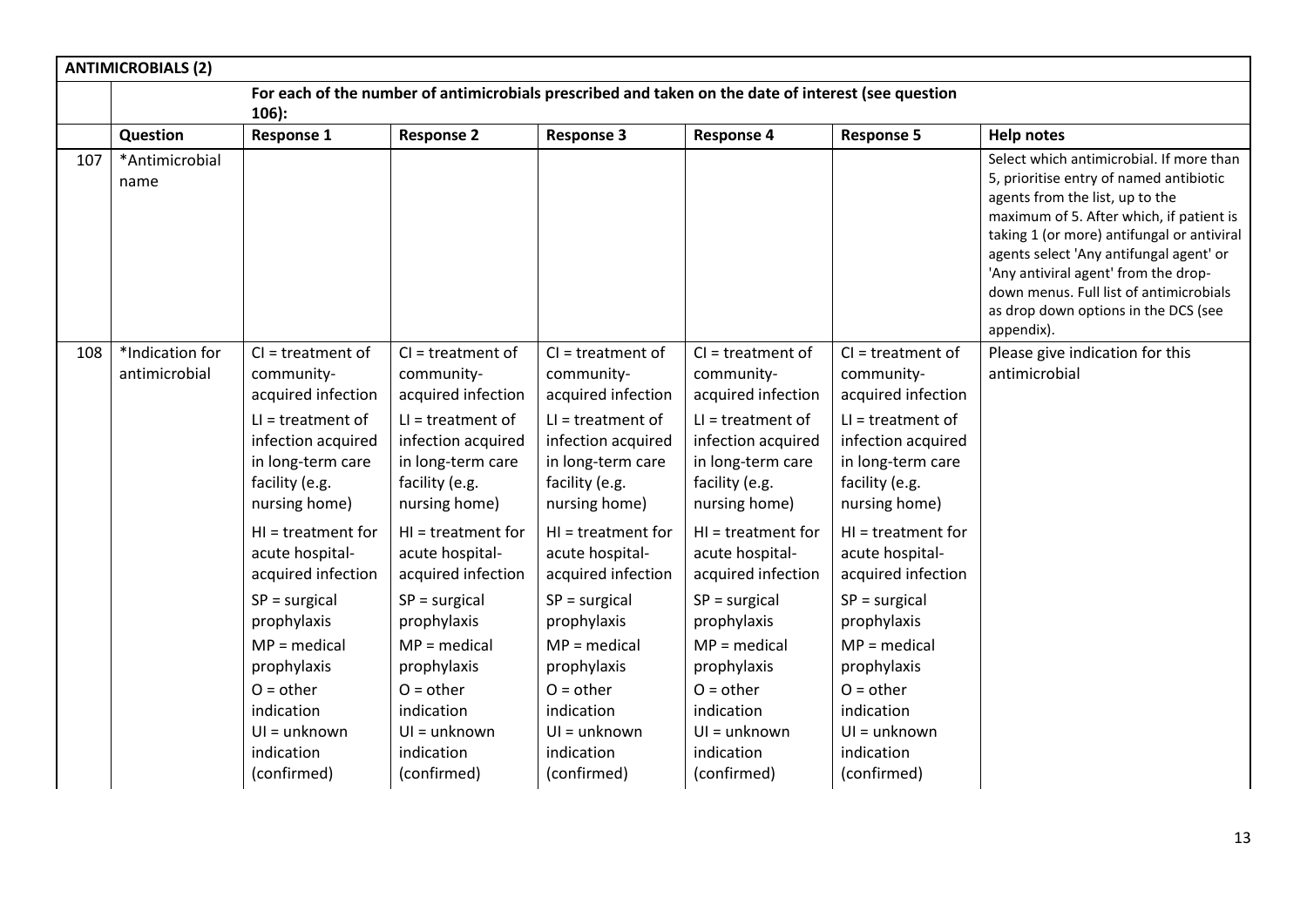|     |                                  | $UNK = unknown$<br>or missing<br>information | $UNK = unknown$<br>or missing<br>information | $UNK = unknown$<br>or missing<br>information | $UNK = unknown$<br>or missing<br>information | $UNK = unknown$ or<br>missing<br>information |                                                                                                                                                         |
|-----|----------------------------------|----------------------------------------------|----------------------------------------------|----------------------------------------------|----------------------------------------------|----------------------------------------------|---------------------------------------------------------------------------------------------------------------------------------------------------------|
| 109 | *CPE indication                  | Yes / No /                                   | Yes / No /                                   | Yes / No /                                   | Yes / No /                                   | Yes / No /                                   | Is this antimicrobial prescribed to                                                                                                                     |
|     | for antimicrobial                | Unknown                                      | Unknown                                      | Unknown                                      | Unknown                                      | Unknown                                      | manage CPE?                                                                                                                                             |
| 110 | *Start date for<br>antimicrobial |                                              |                                              |                                              |                                              |                                              | DD/MM/YYYY Start date of the<br>antimicrobial. If the antimicrobial<br>was already given on admission to<br>hospital, provide the date of<br>admission. |
| 111 | Antibiotic                       | Yes / No /                                   | Yes / No /                                   | Yes / No /                                   | Yes / No /                                   | Yes / No /                                   | Is antimicrobial prescription in line                                                                                                                   |
|     | stewardship                      | Unknown                                      | Unknown                                      | Unknown                                      | Unknown                                      | Unknown                                      | with local guidelines                                                                                                                                   |

END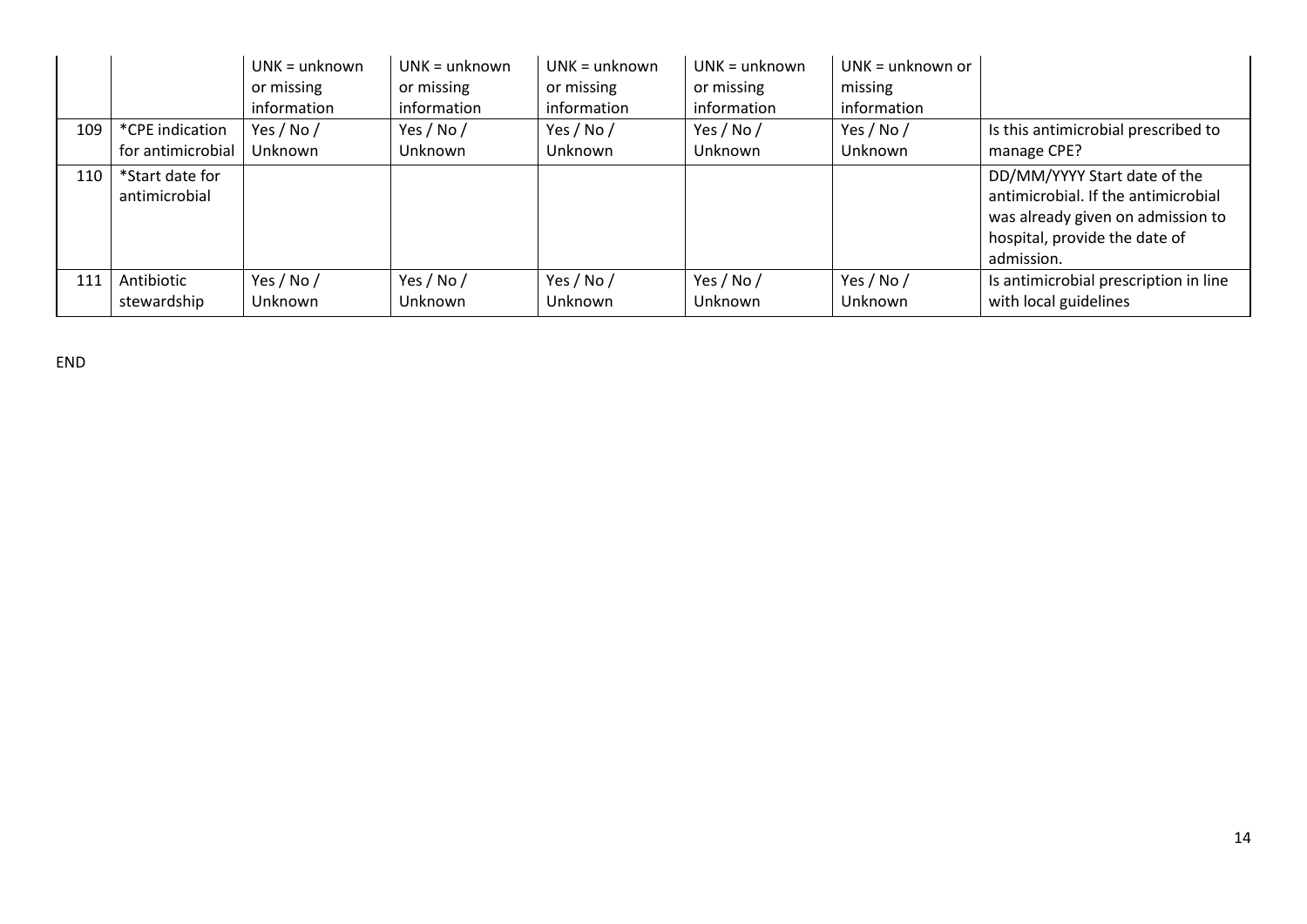|     | <b>ANTIMICROBIALS (3)</b>                                                              |                    |                                                                                                                                                                                                                                                                                                                                       |  |  |  |
|-----|----------------------------------------------------------------------------------------|--------------------|---------------------------------------------------------------------------------------------------------------------------------------------------------------------------------------------------------------------------------------------------------------------------------------------------------------------------------------|--|--|--|
|     | Question                                                                               | <b>Response</b>    | <b>Help notes</b>                                                                                                                                                                                                                                                                                                                     |  |  |  |
| 112 | *Antimicrobials prior to<br>the date of interest                                       | Yes / No / Unknown | Indicate if the patient has received at<br>least one systemic antimicrobial during<br>this hospital admission which was no<br>longer being given on the date of<br>interest. Please see "Patient Details" tab<br>for the date of interest entered for the<br>patient.                                                                 |  |  |  |
| 113 | *If yes, select the number<br>of antimicrobials taken (1-<br>5) and go to question 114 |                    | Indicate how many systemic<br>antimicrobials the patient has received<br>since admission to hospital, but prior to<br>the date of interest. If more than 5<br>antimicrobials were prescribed, please<br>enter details for the most recent 5.<br>Please see "Patient Details" tab for the<br>date of interest entered for the patient. |  |  |  |
|     | If no, END                                                                             |                    |                                                                                                                                                                                                                                                                                                                                       |  |  |  |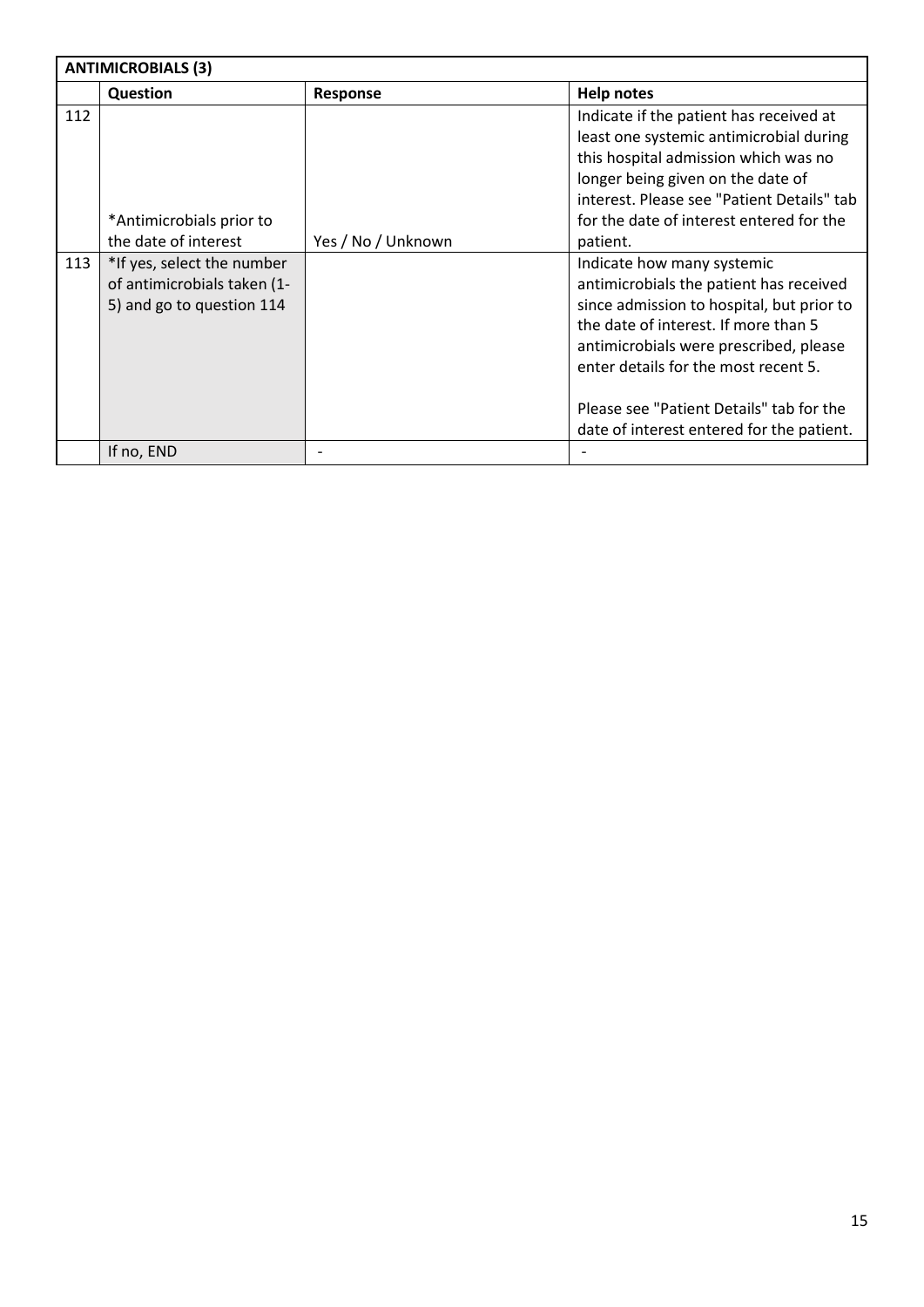|     | <b>ANTIMICROBIALS (4)</b>                                    |                                                                                                                                                                                                                   |                                                                                                                                                                                                                   |                                                                                                                                                                                                                   |                                                                                                                                                                                                                  |                                                                                                                                                                                                                   |                                                                                                                                                                                                                                                                                                                                                                                                        |
|-----|--------------------------------------------------------------|-------------------------------------------------------------------------------------------------------------------------------------------------------------------------------------------------------------------|-------------------------------------------------------------------------------------------------------------------------------------------------------------------------------------------------------------------|-------------------------------------------------------------------------------------------------------------------------------------------------------------------------------------------------------------------|------------------------------------------------------------------------------------------------------------------------------------------------------------------------------------------------------------------|-------------------------------------------------------------------------------------------------------------------------------------------------------------------------------------------------------------------|--------------------------------------------------------------------------------------------------------------------------------------------------------------------------------------------------------------------------------------------------------------------------------------------------------------------------------------------------------------------------------------------------------|
|     |                                                              |                                                                                                                                                                                                                   |                                                                                                                                                                                                                   |                                                                                                                                                                                                                   | For each of the antimicrobials prescribed and taken this admission, but no longer taken on                                                                                                                       |                                                                                                                                                                                                                   |                                                                                                                                                                                                                                                                                                                                                                                                        |
|     |                                                              |                                                                                                                                                                                                                   | the date of interest (see question 113):                                                                                                                                                                          |                                                                                                                                                                                                                   |                                                                                                                                                                                                                  |                                                                                                                                                                                                                   |                                                                                                                                                                                                                                                                                                                                                                                                        |
|     | Question                                                     | <b>Response 1</b>                                                                                                                                                                                                 | <b>Response 2</b>                                                                                                                                                                                                 | <b>Response 3</b>                                                                                                                                                                                                 | <b>Response 4</b>                                                                                                                                                                                                | <b>Response 5</b>                                                                                                                                                                                                 | <b>Help notes</b>                                                                                                                                                                                                                                                                                                                                                                                      |
| 114 | *Antimicrobial name<br>(before date of<br>interest)          |                                                                                                                                                                                                                   |                                                                                                                                                                                                                   |                                                                                                                                                                                                                   |                                                                                                                                                                                                                  |                                                                                                                                                                                                                   | Select which antimicrobial. If more<br>than 5, prioritise entry of named<br>antibiotic agents from the list, up to<br>the maximum of 5. After which, if<br>patient is taking 1 (or more)<br>antifungal or antiviral agents select<br>'Any antifungal agent' or 'Any antiviral<br>agent' from the drop-down menus.<br>Full list of antimicrobials as drop<br>down options in the DCS (see<br>appendix). |
| 115 | Indication for<br>antimicrobial (before<br>date of interest) | $Cl = treatment of$<br>community-<br>acquired<br>infection<br>$LI = treatment of$<br>infection<br>acquired in long-<br>term care facility<br>(e.g. nursing<br>home)<br>$HI = treatment$<br>for acute<br>hospital- | $Cl = treatment of$<br>community-<br>acquired<br>infection<br>$LI = treatment of$<br>infection<br>acquired in long-<br>term care facility<br>(e.g. nursing<br>home)<br>$HI = treatment$<br>for acute<br>hospital- | $Cl = treatment of$<br>community-<br>acquired<br>infection<br>$LI = treatment of$<br>infection<br>acquired in long-<br>term care facility<br>(e.g. nursing<br>home)<br>$HI = treatment$<br>for acute<br>hospital- | $Cl = treatment of$<br>community-<br>acquired<br>infection<br>$LI = treatment of$<br>infection<br>acquired in long-<br>term care facility<br>(e.g. nursing<br>home)<br>$H = treatment$<br>for acute<br>hospital- | $Cl = treatment of$<br>community-<br>acquired<br>infection<br>$LI = treatment of$<br>infection<br>acquired in long-<br>term care facility<br>(e.g. nursing<br>home)<br>$HI = treatment$<br>for acute<br>hospital- | Please give indication for this<br>antimicrobial                                                                                                                                                                                                                                                                                                                                                       |
|     |                                                              | acquired<br>infection<br>$SP = surgical$<br>prophylaxis<br>$MP = medical$<br>prophylaxis<br>$O = other$<br>indication                                                                                             | acquired<br>infection<br>$SP = \text{surgical}$<br>prophylaxis<br>$MP = medical$<br>prophylaxis<br>$O =$ other<br>indication                                                                                      | acquired<br>infection<br>$SP = surgical$<br>prophylaxis<br>$MP = medical$<br>prophylaxis<br>$O =$ other<br>indication                                                                                             | acquired<br>infection<br>$SP = \text{surgical}$<br>prophylaxis<br>$MP = medical$<br>prophylaxis<br>$O = other$<br>indication                                                                                     | acquired<br>infection<br>$SP = \text{surgical}$<br>prophylaxis<br>$MP = medical$<br>prophylaxis<br>$O = other$<br>indication                                                                                      |                                                                                                                                                                                                                                                                                                                                                                                                        |